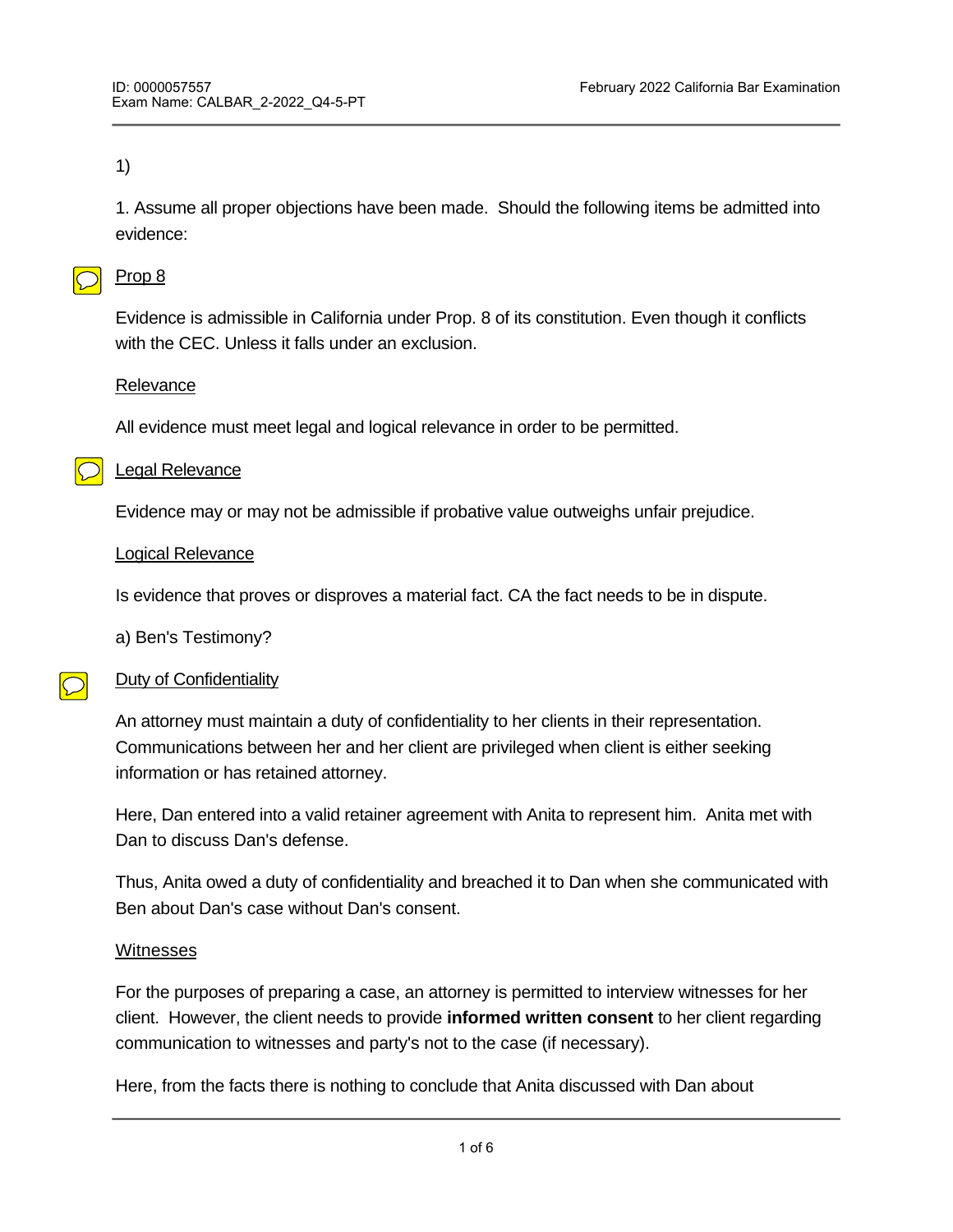permission to speak with Ben or provided Dan with a document to sign consenting to interviewing Ben.

Thus, Anita owed a duty to obtain informed written consent to Dan before speaking with Ben.

## **Hearsay**

 $\bigcirc$ 

Hearsay is an out of court statement offered to prove the truth of the matter asserted. It is not admissible unless it meets an exception.

Here, Ben, Dan's roommate, who told Anita (Dan's atty.) that Dan confided in him that he killed Victor. The prosecutor has called Ben as a witness to testify to Dan's statement that he killed Victor.

Thus, the statement is hearsay because it made out of court to Dan's attorney.

#### Logical Relevance

Defined above.

Here, Ben's statement if permitted would tend to prove that Dan did kill Victor.

Thus, Ben's statement may be admissible if permitted under logical relevance.

Legal Relevance

Defined above.

Here, the probative value of Ben's statement does not outweigh the probability of unfair prejudice.

Thus, because Ben's statement could sway the jury whether or not it is true to believe that Dan is guilty of Victor's murder.

**Exceptions** 

# $\bigcirc$

Attorney- Client Privilege

Communications between an attorney and client are confidential.

Here, Anita is Dan's attorney, not Ben's. When Ben spoke to Anita she was breaching her duty of confidentiality to Dan (as discussed above) and did not communicate to Ben the risks of him speaking with her about Dan's case.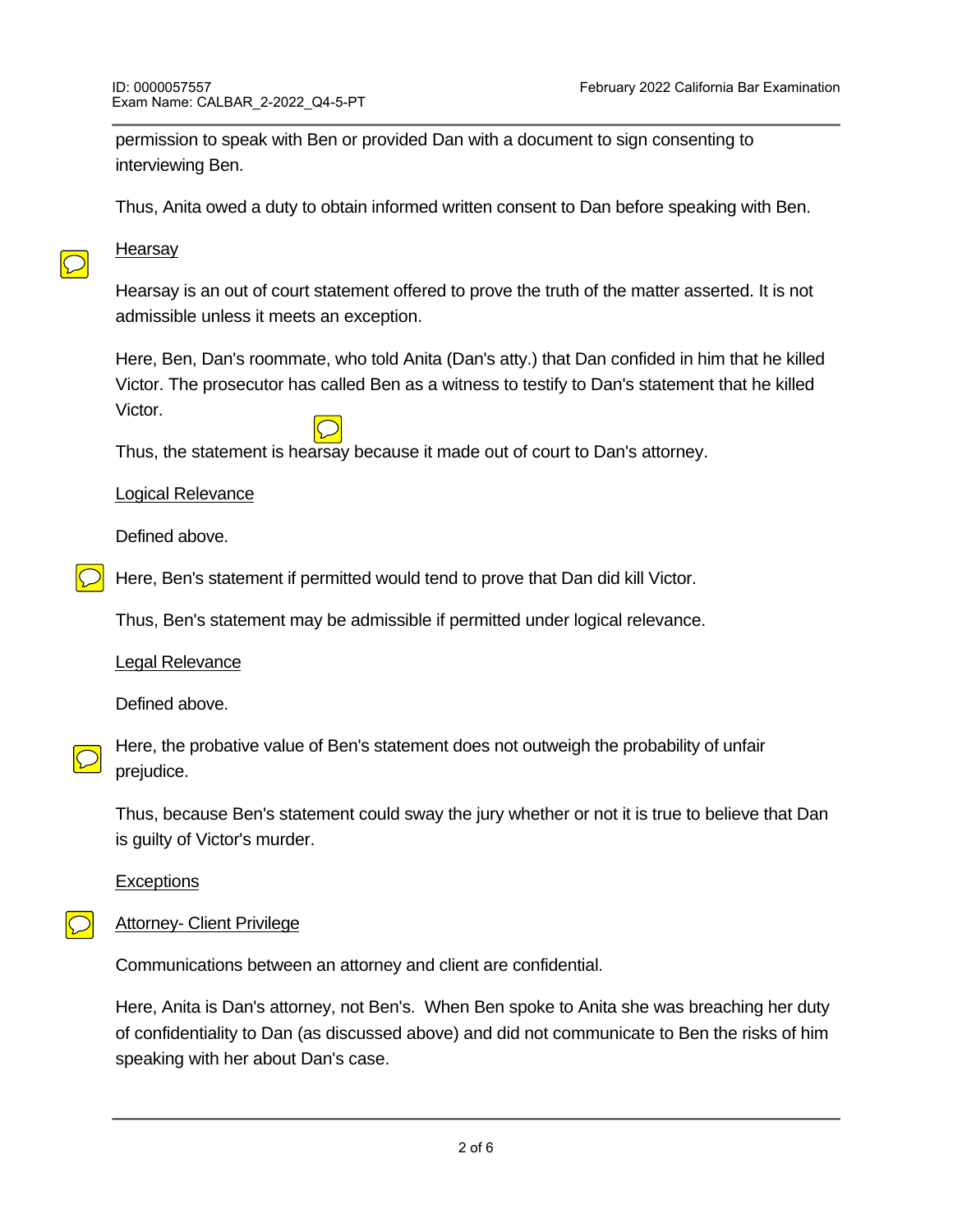Thus, the attorney-client privilege does not apply.

#### State of Mind

A statement by a witness may be admissible if it is offered to present the defendant's state of mind when the crime occurred.

Here, Ben doesn't meet this exception because he was not present during the killing nor is it evident from the facts when Dan said this to Ben, if at all.

Thus, this does not qualify as an exception.

#### **Conclusion**

 $\boxed{\bigcirc}$ 

Because Ben's statement to Anita was not privileged and hearsay and does not fall under an exception or meet the relevance standards, Ben's statement should not be admitted into evidence.

b) Anita's testimony regarding Dan's statement that he was with Frank the night of the murder?

#### **Attorney as Witness**

Attorney's are not permitted to be a witness in a current or past case unless the case pertains to a claim against the attorney.

Here, the Prosecutor has called Anita to testify about Dan's statement that he had been with Frank on the night of the murder.

As discussed above, an attorney has a duty of confidentiality in CA until death of the client and under the FRE in perpetuity. Dan's statement to Anita was made while he and Anita were preparing his defense.

### Documents/Discussion in Preparation for Litigation

Documents and discussions with clients during preparation for litigation are deemed privileged.

Here, Anita sent an email to Dan expressing her concern that his alibi was weak. Dan replied to the email and admitted that he had lied about his alibi, but denied that he killed Victor.

The email exchange would qualify as attorney client privilege and document prepared for litigation, as Anita was discussion strategy with Dan.

Thus, the email would be inadmissible.

Thus, Anita is not permitted to testify against Dan, because he is her former client and still owed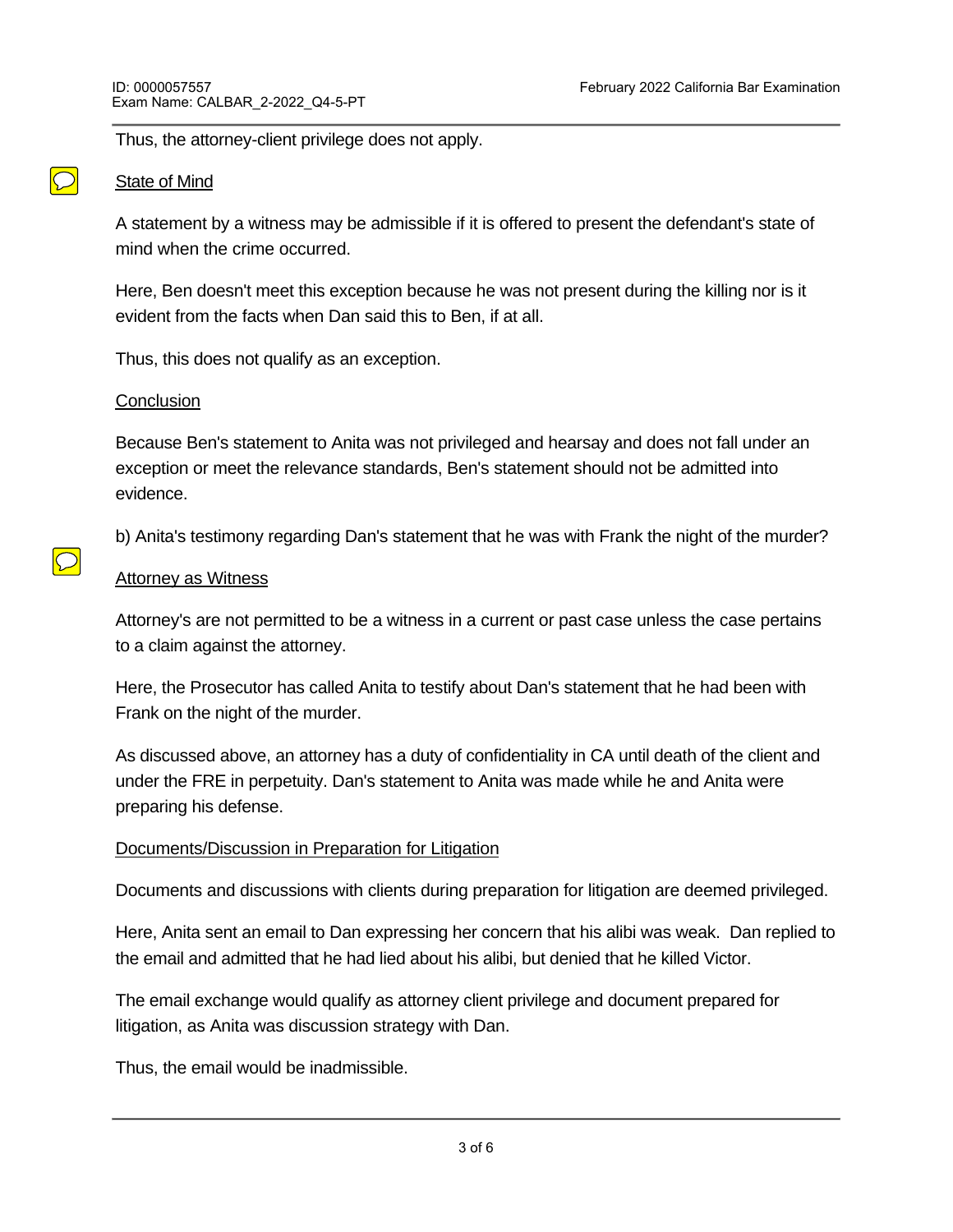$\boxed{\bigcirc}$ 

 $\overline{\bigcirc}$ 

Thus, Anita is not permitted to testify against Dan, because he is her former client and still owed him a duty of confidentiality as well as when the statement was made it was i**n preparation for litigation which is deemed privileged.**

c) Anita's testimony that she had received the bloody pants from Ben and turned them over to the prosecutor?

### Attorney to keep Client's property safe

Attorney must keep client's evidence under safekeeping so as to protect evidence.

Here, Ben had given Anita bloody pants when she was at the apartment.

Following her approved withdrawal from representing Dan, Anita turned over the blood pants and the email exchange between her and Dan to the Prosecutor.

Anita has violated her duty of confidentiality as well as her responsibility to her former client to turn over what belonged to Dan (pants). However, Anita could be excused or potentially face a violation for hiding evidence or puoporting a crime if she had not turned the evidence over the prosecutor.

Regarding the email, Anita was not required to turn that over because as discussed above it was in preparation for litigation.

#### **Attorney Fairness to the other side**

Attorneys and prosecutor's have a duty of fairness to each other. That is, if there is evidence or law that benefits their client, they are to disclose it to opposing council.

Anita likely felt compelled in turning over the bloody pants, but took it a step further with the email.

Regarding the prosecutor, knowing the rules of professional conduct, compromised Anita and the evidence.

Thus, this testimony may be admissible if the court determines so.

#### Chain of Custody

When evidence such as the bloody pants is collected and admitted to court, it needs to have documented chain of custody.

Here, the pants began with Ben, we don't know if Dan gave them to Ben intentionally or Ben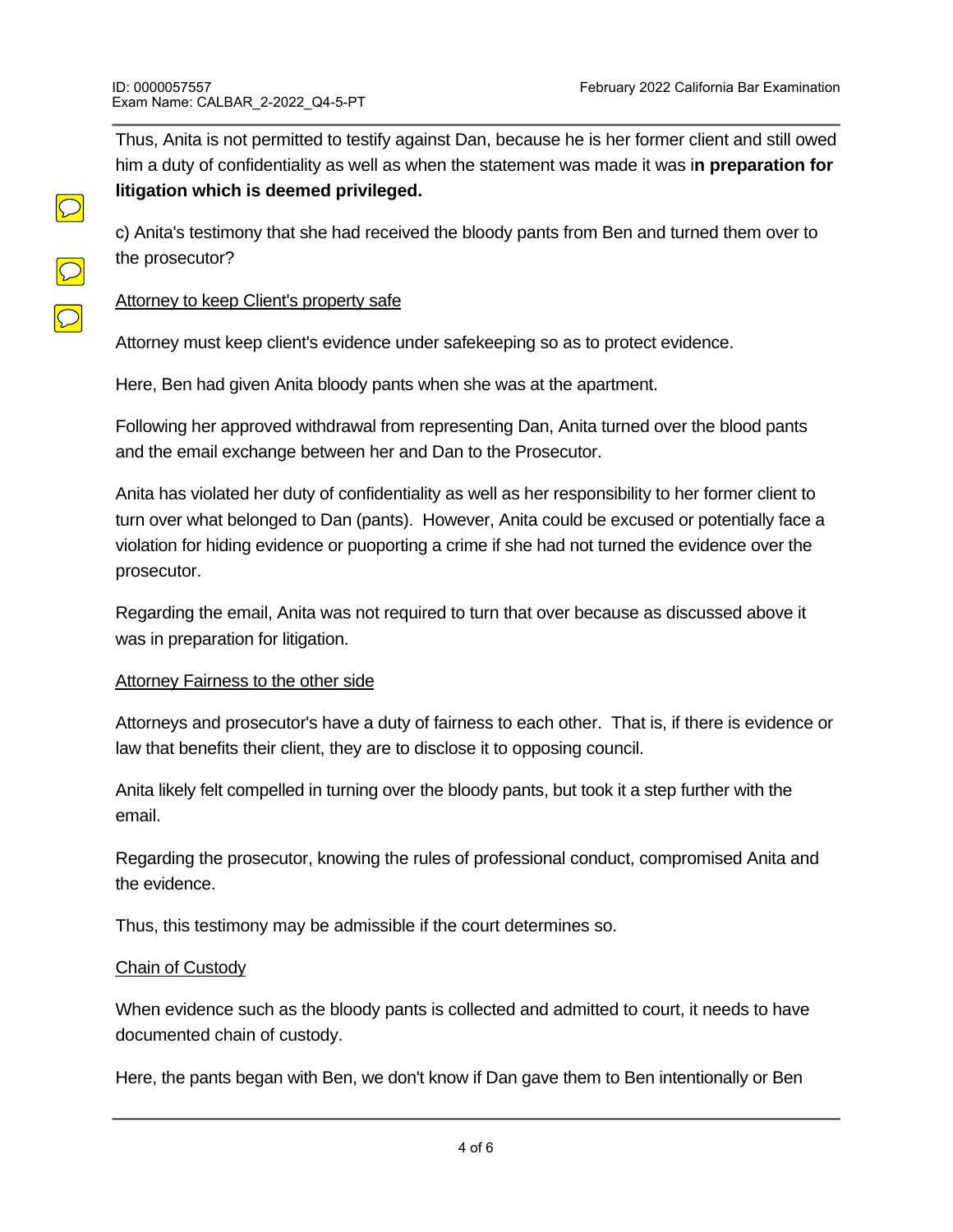found them. Secondly, Ben then handed the pants to Anita. From the facts all we know is she turned them into the prosecutor after withdrawal. We do not know if they were stored properly, etc.

Thus, the pants and the testimony are unlikely to be admitted.

d) Anita's testimony that Ben told her that Dan said he had killed Victor?

Double Hearsay

Doubles hearsay is hearsay within hearsay.  $\boxed{\triangleright}$ 

Here, Anita is testifying about what Ben told her Dan said about the killing. This type of evidence is not admissible and there are no exceptions.

#### **Conclusion**

As discussed above, Anita would not be permitted to testify because he was Dan's attorney previously.

2. What ethical violations, if any, did Attorney Anita commit by:

a) turning over the bloody pants to the prosecutor.



Discussed above.

Discussed above.

b) turning over the email exchange regarding Dan's alibi to the prosecutor?

c) Withdrawing from representing Dan.

#### **Withdrawal**

Withdrawal from representation of a client may be permissible if approved by the court, does not unnecessarily impede her client's case or when the client is using the attorney to commit a crime or attorney finds the client's behavior repugnant or client is not following attorney direction.

Here, Anita petitioned the court to withdrawal from Dan's case. She decided she did not want to represent Dan any longer because she was tired of his lies.

Perhaps she used the reasoning of finding Dan's behavior repugnant because he was lying to her. Perhaps she believed Dan't behavior was hindering his case as well as her strategy to

defend him. From the facts we are not made aware of what reasoning under permissive